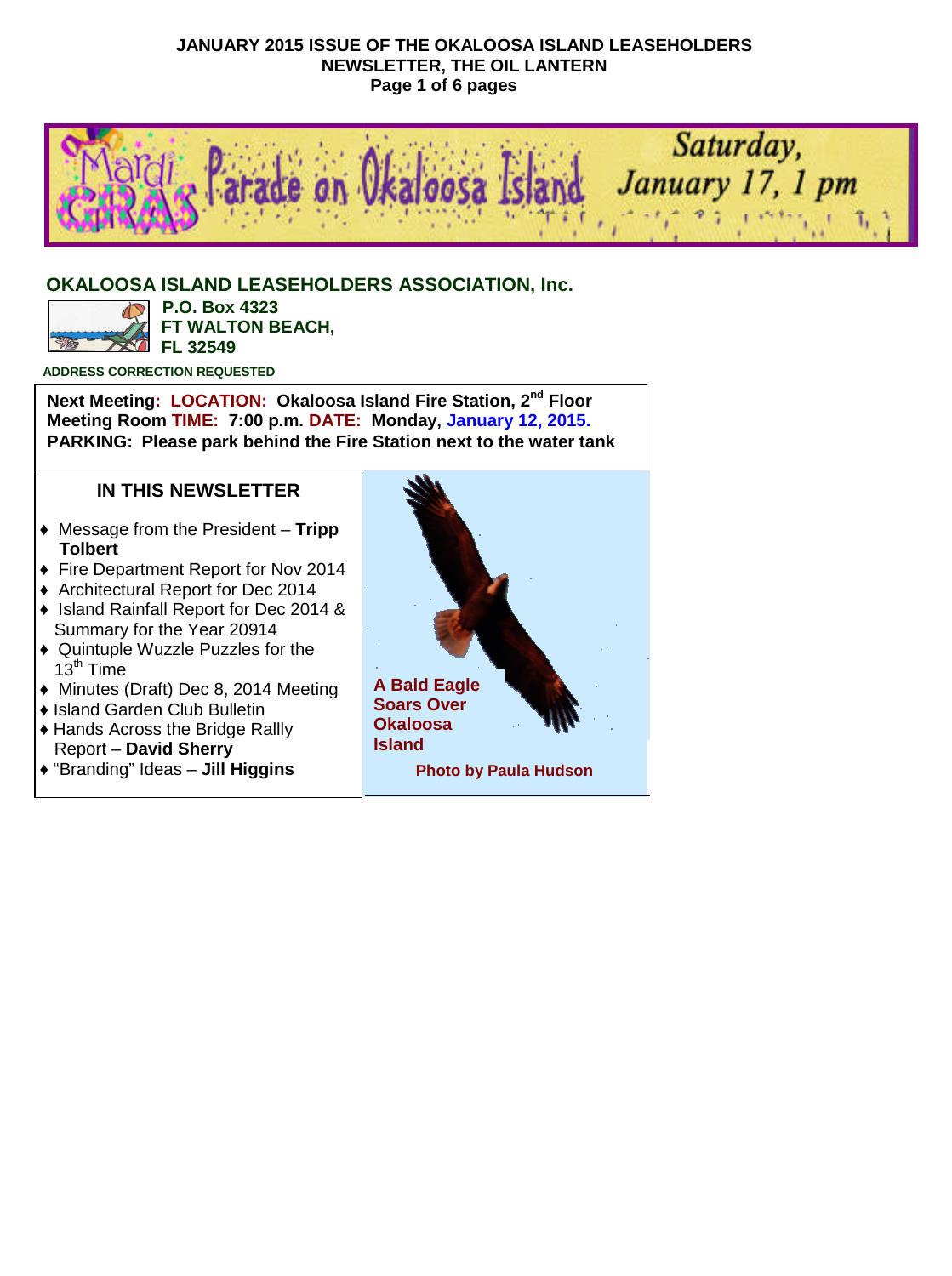

# *The OIL Lantern*

**THE NEWSLETTER OF THE OKALOOSA ISLAND LEASEHOLDERS ASSOCIATION, Inc**



#### **JANUARY 2015**

**BOARD OF DIRECTORS**

**Tripp Tolbert President** 1500 Miracle Strip Pkwy NE Ft Walton Beach, FL 32548 243-9161 tripp@tolbertgroup.com

**Kathy Foster Vice-President** 849 Tarpon Drive Ft Walton Beach, FL 32548 244-4490 fosterpk@gnt.net

**Desley Parker Secretary** 890 The Masters Blvd Shalimar, FL 32579 651-8197 Desley.parker@gmail.com

**Vince Bruner** 110 Eglin Pwky SE Ft Walton Beach, FL 32548 243-2222 vince@brunerfirm.com

**Jill Higgins** 727 Sailfish Drive 229-560-1889 jill@jillhiggins.com

**David Hancock** 113 Brooks Street - Unit 401 Ft Walton beach, FL 32548 376-5923 dshancock49@cox.net

**Jim Hendricks** 846 Tropic Ave Ft Walton Beach, FL 32548 850-543-0516 jmhendro1@gmail.com

**ASSOCIATION WEBMASTER Bob Seitz** 709 Sailfish Drive Ft Walton Beach, FL 32548 243-1399 webmaster@oilaweb.com

**ASSOCIATION TREASURER Jim Simpson, Treasurer** 624B Pelican Drive Ft Walton Beach, FL 32548 301-3547 sanleanna@cox.net

#### **Meeting Agenda**

**Date:** Monday, **January 12, 2015 Time:** 7:00 p.m. **Place:** Okaloosa Island Fire Station, 2<sup>nd</sup> Floor Meeting Room

**I. CALL TO ORDER AND PLEDGE OF ALLEGIANCE**

**II. ROLL**

#### **III. ANNOUNCEMENTS**

If you speak, please state your name, address and if you are a member.

**IV. MINUTES**

December 8, 2014 Meeting Minutes (Draft)

**V. TREASURER'S REPORT** - Treasurer, **Jim Simpson**

**VI. COMMITTEE REPORTS**

A. Architectural Committee: (see Newsletter) C. Membership Liaison: **Jim Simpson** D. WebSite: **Bob Seitz** E. Boat Basin: **Cathy Taylor** F. Street Lighting MSBU**: Maryl Bednar**

**VII. OLD BUSINESS**

**VIII. NEW BUSINESS**

**IX. ADJOURNMENT**

# **MESSAGE FROM THE PRESIDENT**

Happy New Year! We are looking forward to 2015 with anticipation and excitement for the great things that we can accomplish. The author Tanya Masse once said, "When you open your mind, you let happiness in." I'd like to adapt part of that as our mantra for 2015… Let's keep an open mind to other ideas and suggestions. We don't have to adopt them. But we should keep out minds open to consideration.

On the county government scene, Commissioner Nathan Boyles was tasked to serve as chairman of the Okaloosa County Board of County Commissioners. Also, the Commissioners unanimously chose John Hofstad to serve as the new County Administrator. We are looking forward to working with these gentlemen in 2015. Commissioner Boyles stated in his newsletter that his January goal is to develop a work plan for the with ample citizen input. That's the kind of cooperation we like to hear about!

OILA will be the lead float in the 2015 Mardi Gras Parade on the Island. It will be held on Saturday, January  $17<sup>th</sup>$  at 1pm. Volunteers (walkers, throwers and decorators) are still needed. The float will be decorated on Friday, January 16<sup>th</sup>.

Best wishes to you and all of your families for a happy and prosperous 2015!

Tripp Tolbert

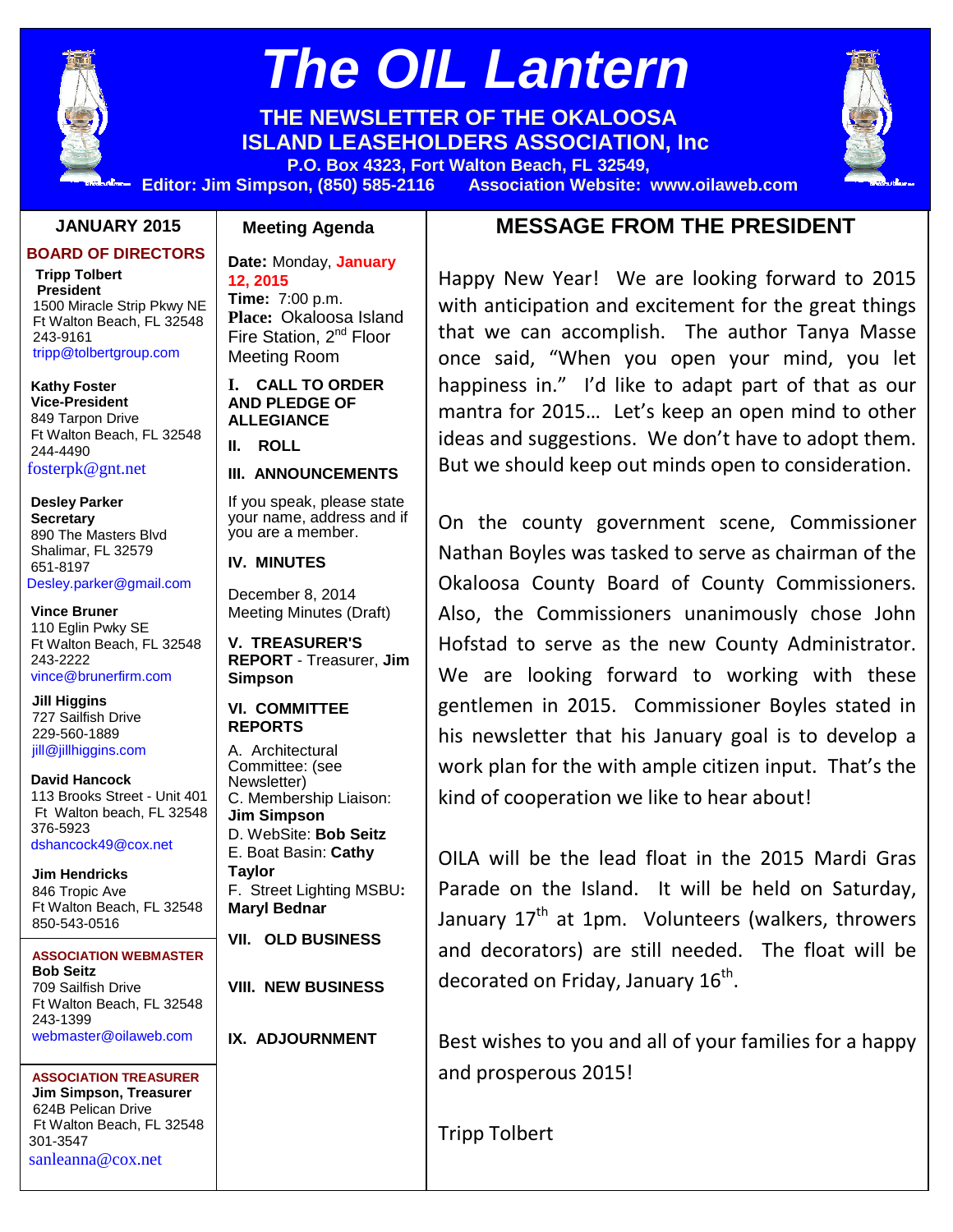## **JOIN THE LEASEHOLDERS! LET YOUR OPINIONS BE HEARD!**

#### **FOR A MEMBERSHIP APPLICATION CLICK ON THE ASSOCIATION'S WEBPAGE: WWW.OILAWEB.COM,**

#### **OR**

## **CONTACT JIM SIMPSON AT (850) 585-2116 OR BY EMAIL AT SANLEANNA@COX.NET.**

# **HAPPY NEW YEAR WISHES FROM THE ISLAND GARDEN CLUB!**

While most gardening activities won't begin for a few months, this time is well spent browsing catalogues, sketching ideas, ordering plants and seeds and attending garden club meetings.

Did you know that without bees, 90% of our fruits and vegetables will become extinct? And honey would be scarce! Join us on Wednesday, January 14, to hear club member **Brian Higgins'** presentation on beekeeping. Members start socializing at 9:30 a.m. and the program begins promptly at 10:00 a.m. at the El Matador downstairs party room.

Upcoming programs will feature experts discussing soil, growing lilies, new plant introductions, and a trip to Mobile Festival of Flowers.

Come visit, meet neighbors, and make new friends in the Island Garden Club. Membership is composed of Island residents and winter Island visitors in residence for more than two months. Annual dues are \$8.00. We look forward to meeting and greeting YOU.

Kathy Foster, Treasurer Island Garden Club fosterpk@gnt.net (850)244-4490

#### **"QUINTUPLE" WUZZLE PUZZLES FOR THE 13th TIME!**

What is a Wuzzle Puzzle? It is a puzzle consisting of combinations of words, letters, figures, or symbols positioned to create disguised words, phrases, names, places, etc. Are you ready to take the challenge and figure out the "disguised" meaning of these wuzzles? Good luck. The answers are at the bottom of the last page.



**Wuzzle No. 1**



**Wuzzle No. 2**



**Wuzzle No. 3**



**Wuzzle No. 4**



**Wuzzle No. 5**

# **ISLAND RAINFALL FOR DEC 2014: 1.8 INCHES**

| Dec $19$ <b>0.3</b> inches          |  |
|-------------------------------------|--|
| Dec $20$ <b>0.5</b> inches          |  |
| Dec $23$ <b>1.0</b> inches          |  |
| Dec $27$ <b>0.8</b> inches          |  |
| Dec 28 <b>0.2</b> inches            |  |
| Avg Rainfall for December4.8 inches |  |

# **Totals for the Year 2014**

| YTD Variance to Avg 17.1 inches          |  |
|------------------------------------------|--|
| Rainfall Year-to-Date <b>74.5</b> inches |  |
|                                          |  |

#### **2015**

Avg Rainfall for January……**5.0** inches January Record High………..**80º F** (1957) January Record Low …………..**4º F** (1985) Jan Avg Water Temperature….**64º F**

| February Avg Rainfall <b>5.8</b> inches      |  |
|----------------------------------------------|--|
| February Record High80° F (1980)             |  |
| February Record Low 11 <sup>o</sup> F (1951) |  |
| Feb Avg Water Temperature. 64 <sup>0</sup> F |  |

## **OKALOOSA ISLAND FIRE DISTRICT RECORDED 58 CALLS FOR THE MONTH OF NOVEMBER 2014**

| Alarm Activations 10 |  |
|----------------------|--|
| EMS, Rescue/MVA 25   |  |





# **VOLUNTEERS (WALKERS, THROWERS, DECORATORS) NEEDED FOR THE OILA FLOAT!!!!**

**-- If you can help, sign up at the Jan 12, 2015 OILA meetings. Call Jim Simpson @ 850.585.2116 or email him @ sanleanna@cox.net. We will decorate the float on the Island on Friday, Jan 16 at 625 Pelican Dr. More details to follow at the January 12 meeting. OILA will be the lead float!**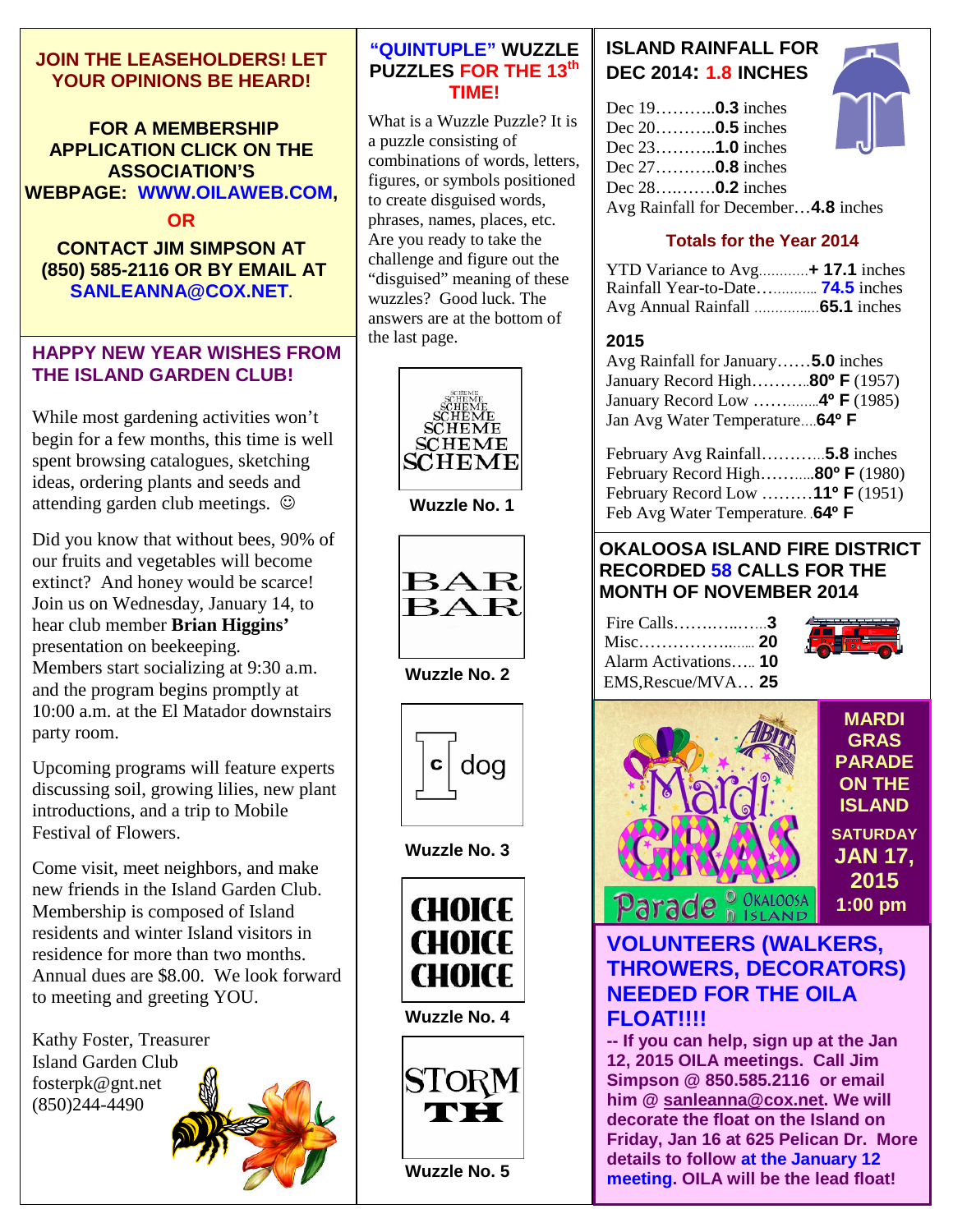

**ARCHITECTURAL COMMITTEE REPORTS FOR DECEMBER 2014** for permits and Applications submitted to them for consideration. The following information provided by the Architectural Committee. **SPECIAL NOTICES: 1) The Committee meets every Thursday from 9:00 am to 9:30 am at the Tourist Development Center building. 2) ASK BEFORE YOU ACT.**

Date Block Lot(s) Address Owner/Contractor Description Recommendation

- 
- 

Dec 4 7 437 776 Sundial Ct, Unit 101 Rodney Gravatt Occupational License for In compliance Omega Services & Plumbing

# **HANDS ACROSS THE BRIDGE RALLY December 6, 2014**



**REPORTED BY: DAVID SHERRY**





On a beautiful, sunny Saturday, December 6, about 45 friends and neighbors on Okaloosa Island gathered for an hour at the base of the Brooks Bridge for the first "Hands Across the Bridge Rally". The rally showed our support for FDOTs position of keeping the Brooks Bridge where it is today, and our staunch opposition to a proposed bridge from Wright Parkway onto Okaloosa Island, or any new bridge west of the existing Brooks Bridge.

The rally was well attended by homeowners and condo owners. The group included organizer Tammy Lamers with Rebecca Sherry who helped stage the event, OILA bridge committee member Brick Bradford, and Kathy Jones, a member of the Okaloosa Island fire board.

Our event was the lead story on ABC affiliate WEAR-TV's 6:00 PM and 10:00 PM news. It was also covered by the Northwest Florida Daily News and mentioned on 99Rock-WKSM.

Those who came out had fun and received many honks, waves, and thumbs up from drivers. The event began at 10:00 AM and ended promptly at 11:00 AM as advertised, with a group photo. Additional rallies are planned, with **the next rally set for 10:00 AM to 11:00 AM on Saturday, January 31**. We hope to see you there.

As voted by the membership, OILA opposes the proposed Wright Parkway bridge and any new bridge west of the existing Brooks Bridge.

David Sherry Okaloosa Island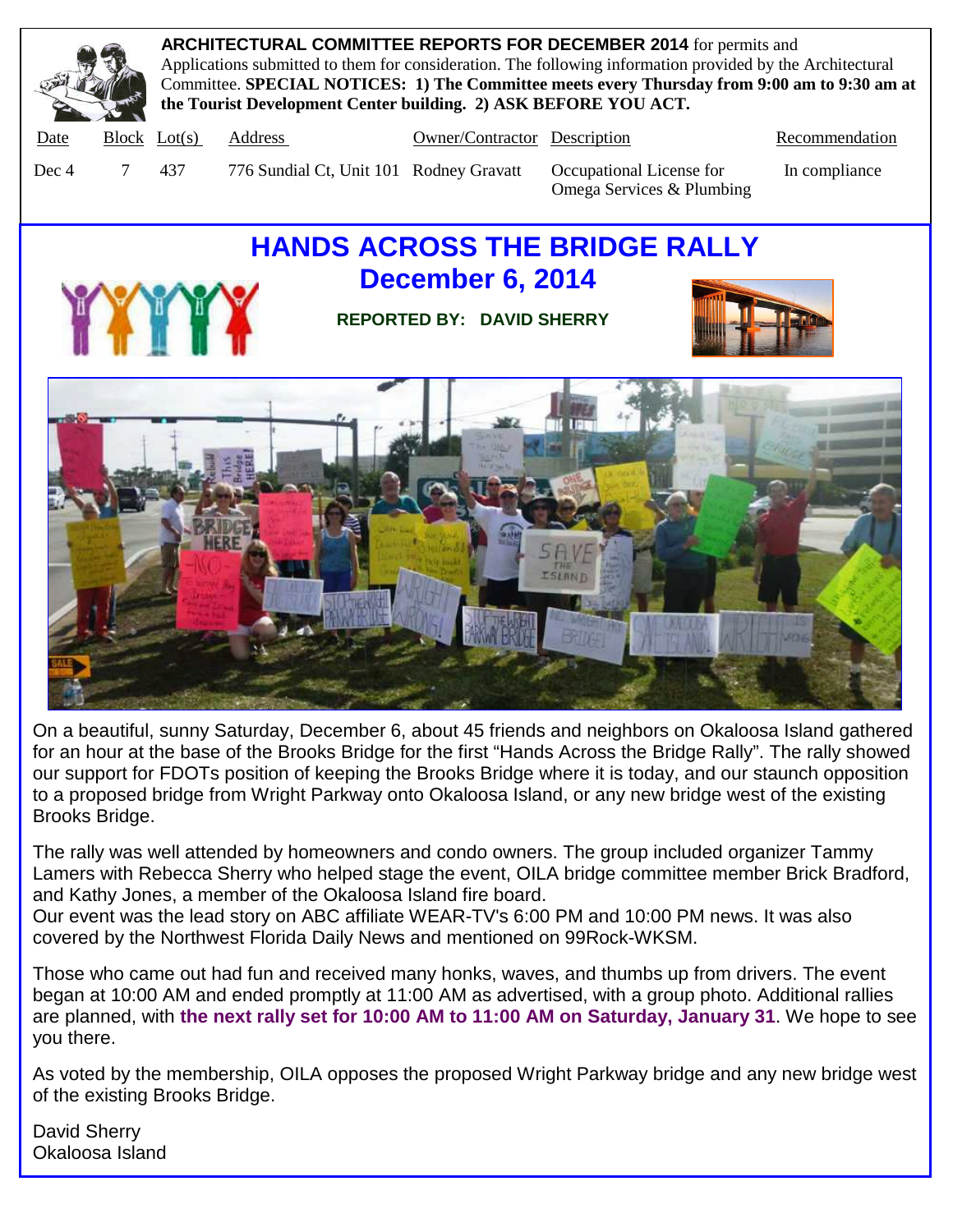## **OKALOOSA ISLAND LEASEHOLDERS ASSOCIATION MINUTES (DRAFT)**

**BOARD MEETING** : December 8, 2014

**LOCATION:** Okaloosa Island Fire Station Meeting Room

**I. CALL TO ORDER:** Meeting was called to order at by President Tripp Tolbert. The Pledge of Allegiance followed.

**II. ROLL:** Board members present: Tripp Tolbert, Jill Higgins, David Hancock, Jim Hendricks.

**III. ANNOUNCEMENTS:** No announcements

**IV. MINUTES: November 10, 2014** Minutes as printed in the December 2014 OIL Lantern approved without correction. .

**V. TREASURERS REPORT**: Jim Simpson gave the report attachment 1

| Association total fund balance as of November 10, 2014<br>\$35,083.53 |                                                |          |                 |  |
|-----------------------------------------------------------------------|------------------------------------------------|----------|-----------------|--|
| Discretionary Fund Balance as of November 10                          |                                                |          | \$33,662.25     |  |
| Receipts since last report:                                           | <b>Membership Dues</b><br>Newsletter fees      | \$<br>\$ | 371.00<br>12.00 |  |
|                                                                       | Total receipts:                                | \$       | 383.00          |  |
| Expenses since last report: Postage to mail the                       |                                                |          |                 |  |
|                                                                       | December 2014 OIL Lantern:                     | S        | 21.56           |  |
| Discretionary fund balance after receipts and expenses                |                                                |          | \$34,023.69     |  |
|                                                                       | <b>Beautification Fund Balance (unchanged)</b> |          | \$1,421.28      |  |
|                                                                       | TOTAL FUND BALANCES AS OF December 8, 2014:    |          |                 |  |
|                                                                       | Discretionary $$34,023.69$                     |          |                 |  |
|                                                                       | Beautification\$ 1,421.28                      |          |                 |  |
|                                                                       | <b>TOTAL:</b>                                  |          | \$35,444.89     |  |

Mr. Simpson also requested reimbursement for postage for mailing the December 2014 OIL Lantern in the amount of \$21.56. Motion made, seconded and approved.

#### **VI. COMMITTEE REPORTS:**

**A. Architectural Committee**: Report for December 2014 published in December newsletter

**B. Membership Liasion:** Jim Simpson reported that the 2014-2015 Membership Renewal Drive will end at the end of December and that to date approximately 250 members had renewed (out of 262).

**C. Website:** Bob Seitz advised that the Mardi Gras parade was coming up on January 17, that past photos of OILA's Mardi Gras participation are on the website and that volunteers are needed.

**D. Boat Basin:** No report

**E. Street Lighting MSBU:** Maryl Bednar provided the 2013-2014 MSBU expenses and revenue report. Expenses were 45,366.07; revenue was \$58,554.00. Ending balance was \$214,995.69. For the month of November 2014, revenue was \$5,773.44; expenses were \$4,117.98. Maryl also advised that any requests for additional street lights had to be in by March 2015. Due to legal and advertising costs, the goals is to consider new lights once a year.

#### **VII. OLD BUSINESS:**

**A. Bike Paths Along Hwy 98:** Dave Hancock reported a lot of progress on the bike path. Meetings had been held with key players. He advised that the keys to moving forward with FDOT is to get a plan completed along with environmental studies.

**B.** Ten Foot Walkway – 6<sup>th</sup> Beach Access (north side): Discussion took place in which responsibility for and funding of improvements to the beach and sound side accesses.